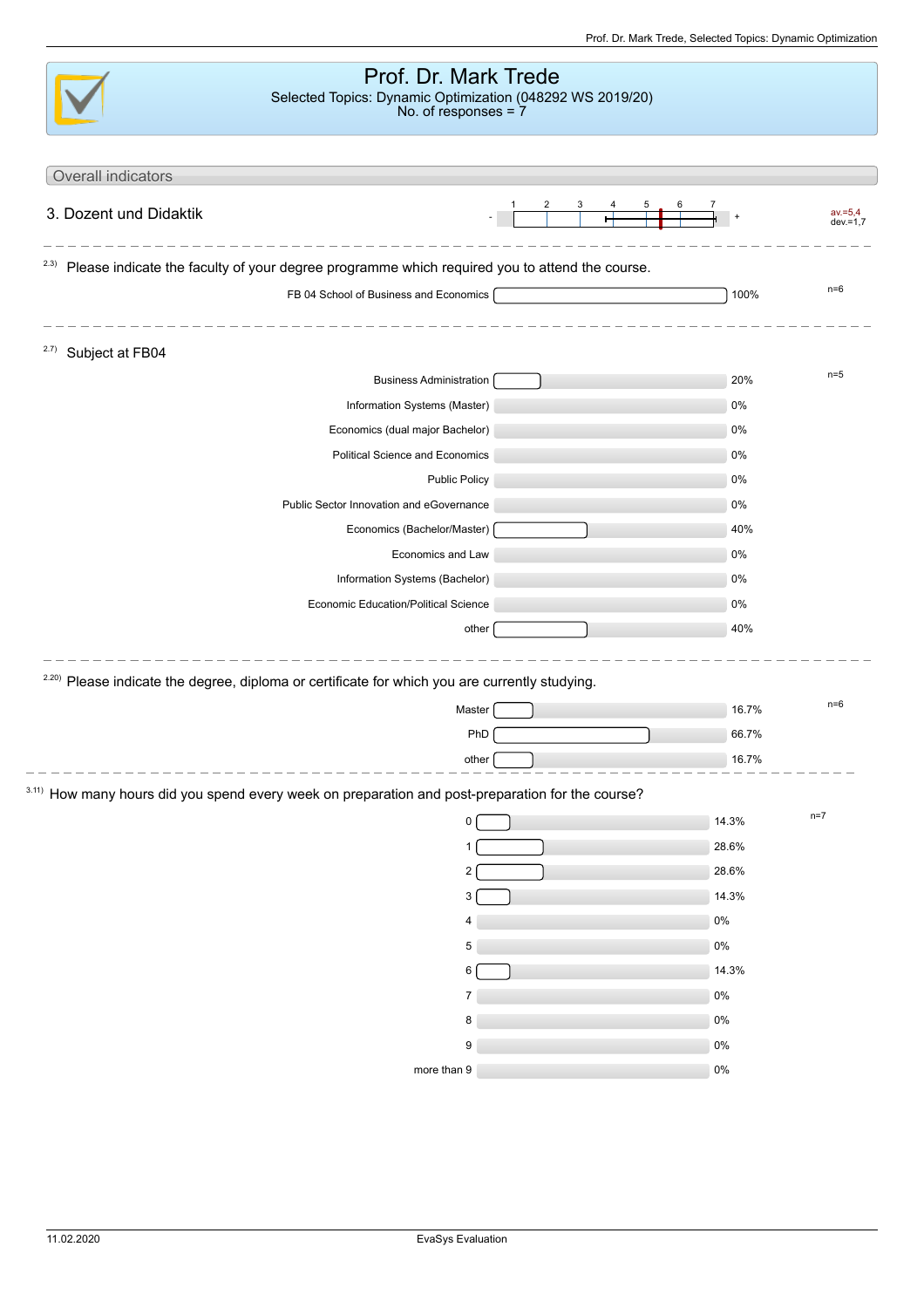## $3.13)$  On a scale ranging from 1.0 (very good) to 5.0 (unacceptable), I would grade the course

| 1.0   | $n=7$<br>14.3% |
|-------|----------------|
| 1.3   | 28.6%          |
| 1.7   | 28.6%          |
| 2.0   | 0%             |
| 2.3   | $0\%$          |
| 2.7   | 14.3%          |
| 3.0   | 14.3%          |
| 3.3   | 0%             |
| 3.7   | 0%             |
| 4.0   | 0%             |
| $5.0$ | 0%             |
|       |                |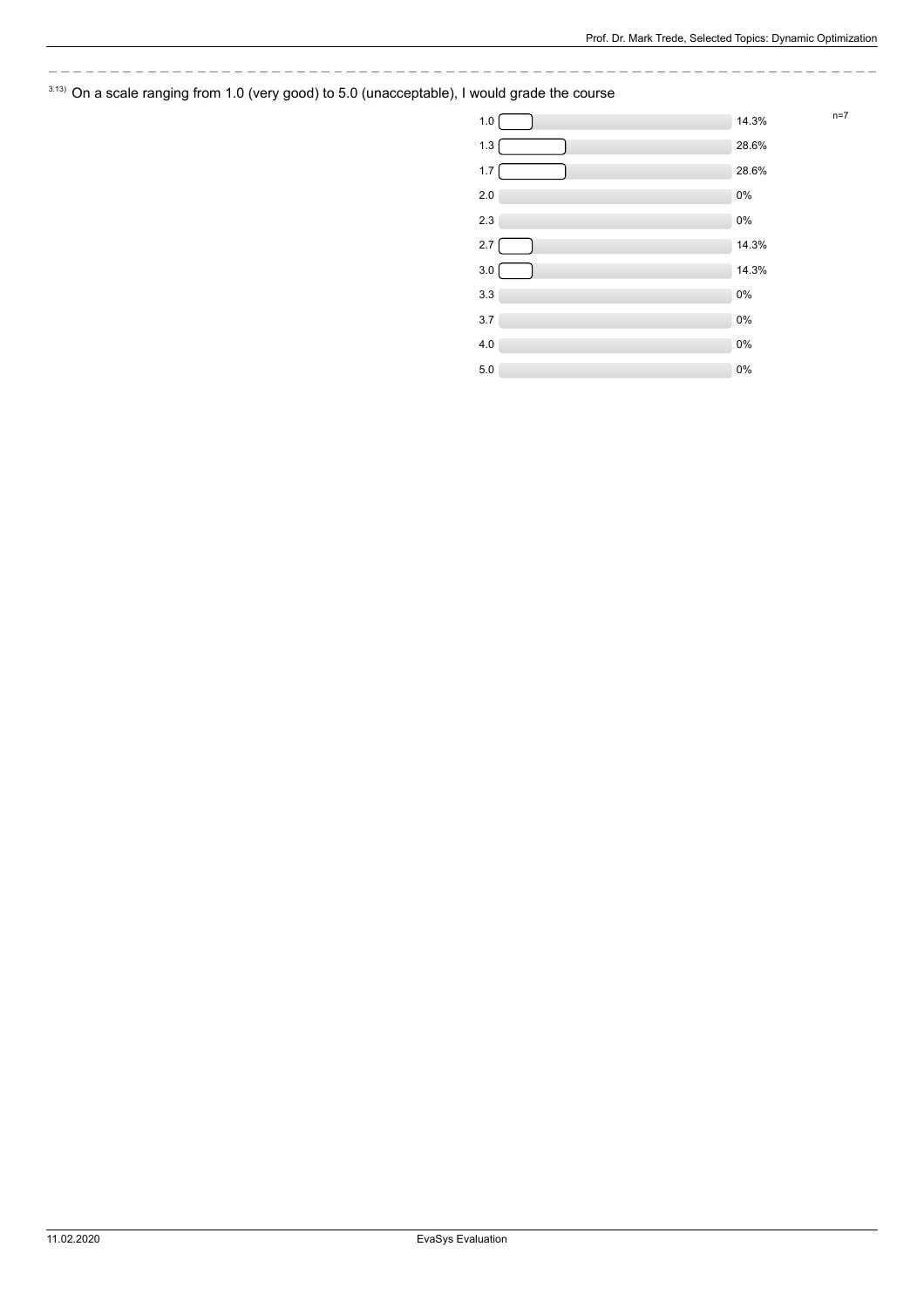# Profile

Name of the instructor: Prof. Dr. Mark Trede Name of the course: (Name of the survey)

Subunit: FB04 Wirtschaftswissenschaftliche Fakultät Selected Topics: Dynamic Optimization

Values used in the profile line: Mean

### 3. Dozent und Didaktik

| 3.1) | The course provided me with a good overview<br>of the topics covered.                                                     | disagree<br>completely |  | agree<br>completely | $n=7$ | $av = 5.7$ | $md=6.0$ | $dev = 1.0$ |
|------|---------------------------------------------------------------------------------------------------------------------------|------------------------|--|---------------------|-------|------------|----------|-------------|
| 3.2) | The teacher often used examples that helped<br>me understand the course content.                                          | disagree<br>completely |  | agree<br>completely | $n=7$ | $av = 4.9$ | $md=5.0$ | $dev = 1.9$ |
| 3.3) | In my opinion the teacher responded<br>adequately to students' questions and<br>comments.                                 | disagree<br>completely |  | agree<br>completely | $n=7$ | $av = 6.0$ | $md=7.0$ | $dev = 1.5$ |
| 3.4) | The course content was presented in a way<br>that aroused my interest.                                                    | disagree<br>completely |  | agree<br>completely | $n=7$ | $av = 6.0$ | $md=7.0$ | $dev = 1.5$ |
| 3.5) | During the course I was able to follow the<br>structure at all times.                                                     | disagree<br>completely |  | agree<br>completely | $n=7$ | $av = 5.0$ | $md=5.0$ | $dev = 1.6$ |
| 3.6) | In my opinion the teacher's time management<br>was good.                                                                  | disagree<br>completely |  | agree<br>completely | $n=7$ | $av = 5.4$ | $md=6.0$ | $dev = 2.2$ |
| 3.7) | The course made me look forward to deeper<br>involvement in certain course content in the<br>future.                      | disagree<br>completely |  | agree<br>completely | $n=7$ | $av = 5.4$ | $md=5.0$ | $dev = 1.4$ |
| 3.8) | The course content was presented in such a<br>way that I was able to understand it well.                                  | disagree<br>completely |  | agree<br>completely | $n=7$ | $av = 5.1$ | $md=6.0$ | $dev = 2.0$ |
| 3.9) | The course content was presented in such a<br>way that interconnections between the topics<br>covered became clear to me. | disagree<br>completely |  | agree<br>completely | $n=7$ | $av = 5.6$ | $md=6.0$ | $dev = 1,4$ |
|      | 3.10) I received concrete information regarding post-<br>preparation of the course content.                               | disagree<br>completely |  | agree<br>completely | $n=7$ | $av = 5.1$ | $md=6.0$ | $dev = 2.0$ |
|      | 3.12) For me, the presentation and communication of<br>the course content was                                             | too difficult          |  | too easy            | $n=7$ | $av = 2.6$ | $md=3.0$ | $dev = 0.8$ |
|      |                                                                                                                           |                        |  |                     |       |            |          |             |

### 4. Additional module: Course materials

| 4.1) | The material used was provided in the<br>Learnweb.                         | not at all             |  | completely          | $n=6$ | $av = 5.0$ | $md=5.0$ | $dev = 0.0$ |
|------|----------------------------------------------------------------------------|------------------------|--|---------------------|-------|------------|----------|-------------|
| 4.2) | The media used by the teacher helped me<br>understand the course contents. | disagree<br>completely |  | agree<br>completely | $n=7$ | $av = 6.1$ | $md=7.0$ | $dev = 1,2$ |
| 4.3) | I found the additional materials provided useful.                          | disagree<br>completely |  | agree<br>completely | $n=7$ | $av = 6.0$ | $md=6.0$ | $dev = 1.0$ |
| 4.4) | I consider the amount of material provided<br>during the course            | insufficient           |  | excessive           | $n=7$ | $av = 3.3$ | $md=3.0$ | dev.=1,0    |
|      | 5. Additional module: Else                                                 |                        |  |                     |       |            |          |             |

- $5.1$ ) The teacher clearly stated the goals of the course, allowing me to easily follow the course.
- $5.2$ ) I had the impression that the teacher was always well prepared.
- 5.3) The teacher used activating elements in the course, enabling me to learn actively and productively.